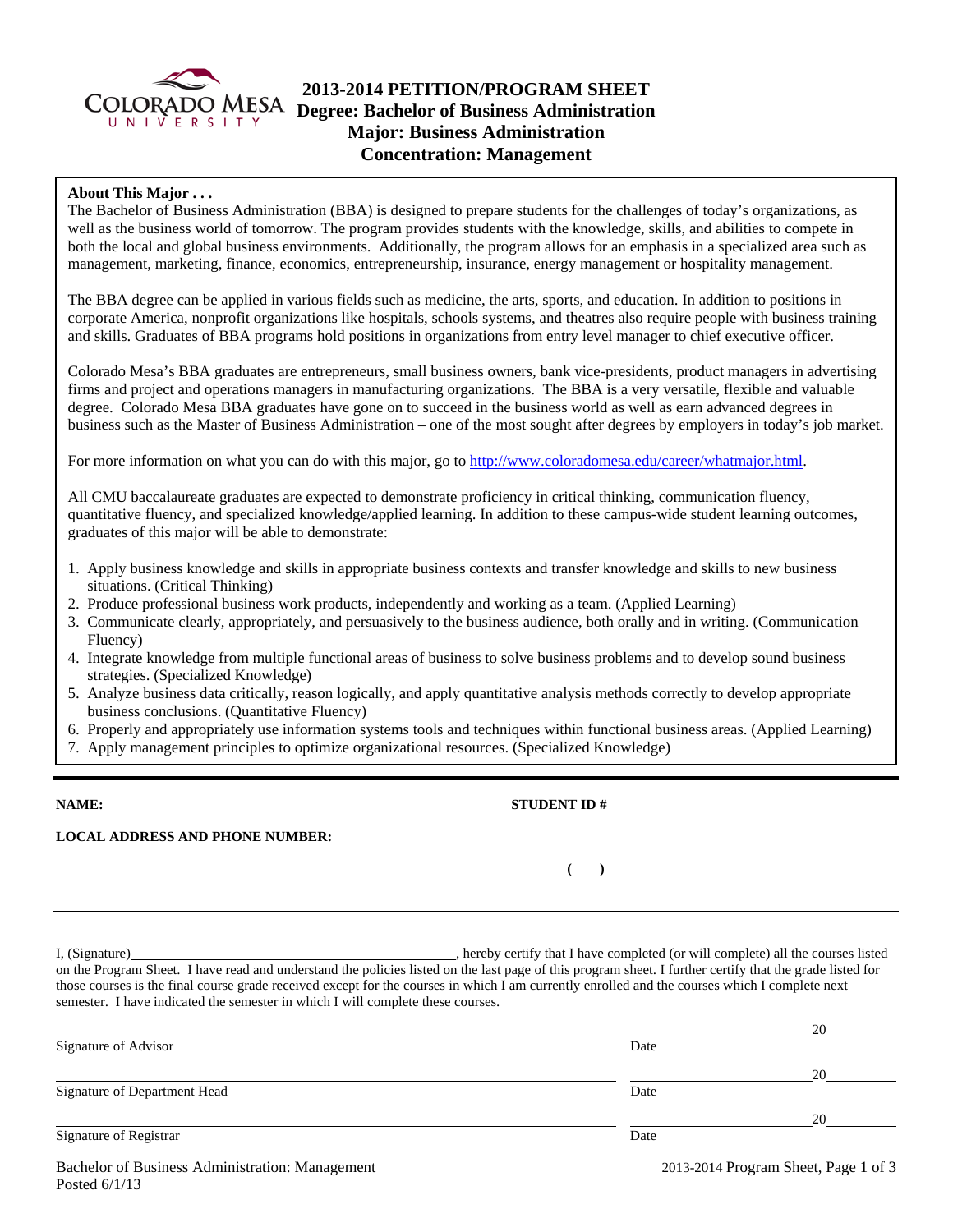#### **Students should work closely with a faculty advisor when selecting and scheduling courses prior to registration.**

Degree Requirements:

- 120 semester hours total (A minimum of 28 taken at CMU in no fewer than two semesters).
- 40 upper division credits (A minimum of 15 taken at the 300-400 course levels within the major at CMU).
- 2.00 cumulative GPA or higher in all CMU coursework
- 2.00 cumulative GPA or higher in coursework toward the major content area
- Pre-collegiate courses (usually numbered below 100) cannot be used for graduation.
- A student must follow the CMU graduation requirements either from 1) the program sheet for the major in effect at the time the student officially declares a major; or 2) a program sheet for the major approved for a year subsequent to the year during which the student officially declares the major and is approved for the student by the department head. Because a program may have requirements specific to the degree, the student should check with the faculty advisor for additional criteria. It is the student's responsibility to be aware of, and follow, all requirements for the degree being pursued. Any exceptions or substitutions must be approved by the student's faculty advisor and Department Head.
- When filling out the program sheet a course can be used only once.
- See the "Undergraduate Graduation Requirements" in the catalog for additional graduation information.

**GENERAL EDUCATION REQUIREMENTS** (31 semester hours) See the current catalog for a list of courses that fulfill the requirements below. If a course is on the general education list of options and a requirement for your major, you must use it to fulfill the major requirement and make a different selection within the general education requirement.

| Course No Title<br><b>English</b> (6 semester hours, must receive a grade of "C" or better and<br>must be completed by the time the student has 60 semester hours.)<br><b>ENGL 111 English Composition</b><br><b>ENGL 112 English Composition</b>          | Sem.hrs Grade Term/Trns<br>3<br>3 |  |  |  |  |  |
|------------------------------------------------------------------------------------------------------------------------------------------------------------------------------------------------------------------------------------------------------------|-----------------------------------|--|--|--|--|--|
| <b>Math:</b> (3 semester hours, must receive a grade of "C" or better, must be<br>completed by the time the student has 60 semester hours.)<br>MATH 113 College Algebra<br>$4*$<br>*3 credits apply to the General Ed requirements and 1 credit applies to |                                   |  |  |  |  |  |
| elective credit                                                                                                                                                                                                                                            |                                   |  |  |  |  |  |
| <b>Humanities</b> (3 semester hours)                                                                                                                                                                                                                       |                                   |  |  |  |  |  |
| <b>Social and Behavioral Sciences</b> (6 semester hours)                                                                                                                                                                                                   |                                   |  |  |  |  |  |
| Principles of Macroeconomics 3<br>ECON 201                                                                                                                                                                                                                 |                                   |  |  |  |  |  |
| Principles of Microeconomics 3<br>ECON 202                                                                                                                                                                                                                 |                                   |  |  |  |  |  |
| <b>Natural Sciences</b> (7 semester hours, one course must include a lab)                                                                                                                                                                                  |                                   |  |  |  |  |  |
|                                                                                                                                                                                                                                                            |                                   |  |  |  |  |  |
| <b>History</b> (3 semester hours)                                                                                                                                                                                                                          |                                   |  |  |  |  |  |

\_\_\_\_\_\_ \_\_\_\_ \_\_\_\_\_\_\_\_\_\_\_\_\_\_\_\_\_\_\_\_\_\_\_\_ \_\_\_\_ \_\_\_\_\_ \_\_\_\_\_\_\_\_

HIST \_\_\_\_ \_\_\_\_\_\_\_\_\_\_\_\_\_\_\_\_\_\_\_\_\_\_\_\_ \_\_\_\_ \_\_\_\_\_ \_\_\_\_\_\_\_\_

**Fine Arts** (3 semester hours)

Course No Title Sem.hrs Grade Term/Trns

|          | <b>Kinesiology</b> (3 semester hours) |  |
|----------|---------------------------------------|--|
| KINE 100 | Health and Wellness                   |  |
| ---- - - |                                       |  |

KINA  $1 \qquad \qquad$   $\qquad \qquad$  1 KINA  $1 \qquad \qquad$   $\qquad \qquad$   $\qquad \qquad$   $\qquad \qquad$   $\qquad \qquad$   $\qquad \qquad$   $\qquad \qquad$   $\qquad \qquad$   $\qquad \qquad$   $\qquad \qquad$   $\qquad \qquad$   $\qquad \qquad$   $\qquad$   $\qquad \qquad$   $\qquad$   $\qquad \qquad$   $\qquad$   $\qquad$   $\qquad$   $\qquad$   $\qquad$   $\qquad$   $\qquad$   $\qquad$   $\qquad$   $\qquad$   $\qquad$   $\qquad$   $\qquad$ 

**Applied Studies** (3 semester hours)

**FOUNDATION COURSES** (17 semester hours) These courses, plus ECON 201 & 202 and Gen Ed English & Math requirements must be completed within the student's first 60 hours.

\_\_\_\_\_\_ \_\_\_\_ \_\_\_\_\_\_\_\_\_\_\_\_\_\_\_\_\_\_\_\_\_\_\_\_ \_\_\_\_ \_\_\_\_\_ \_\_\_\_\_\_\_\_

|          | compreted within the stadent s mist of hours. |   |  |
|----------|-----------------------------------------------|---|--|
| ACCT 201 | Principles of Financial Acctg                 |   |  |
| ACCT 202 | Principles of Managerial Acctg 3              |   |  |
| BUGB 105 | Freshman Business Seminar                     |   |  |
| BUGB 211 | <b>Business Communications</b>                |   |  |
| CISB 101 | Business Inform. Technology                   |   |  |
|          | or CISB 205 Advanced Business Software        | 3 |  |
| CISB 241 | Intro to Business Analysis                    |   |  |
|          | or STAT 200 Probability and Statistics        |   |  |
|          |                                               |   |  |

### **BACHELOR OF BUSINESS ADMINISTRATION: MANAGEMENT CONCENTRATION** (63 semester hours)

#### **Business Administration Core** (33 semester hours)

| <b>BUGB 349</b> | Legal Environment of Business 3            |   |  |
|-----------------|--------------------------------------------|---|--|
| <b>BUGB 401</b> | <b>International Business</b>              |   |  |
| <b>CISB 210</b> | Fundamentals of Info Systems               |   |  |
| <b>FINA 301</b> | <b>Managerial Finance</b>                  |   |  |
| MANG 201        | Principles of Management                   |   |  |
| <b>MANG 301</b> | Organizational Behavior                    |   |  |
| <b>MANG 371</b> | Human Resource Management 3                |   |  |
| MANG 471        | <b>Operations Management</b>               |   |  |
| <b>MANG 491</b> | <b>Business Strategy</b>                   |   |  |
| <b>MARK 231</b> | Principles of Marketing                    |   |  |
| <b>CISB 341</b> | <b>Quantitative Decision Making</b>        | 3 |  |
|                 | or MANG 341 Quantitative Decision Making 3 |   |  |
|                 | or MARK 350 Marketing Research             |   |  |

#### **Management Concentration Courses** (30 semester hours)

|                                                                  | <b>Management Nucleus</b> (15 semester hours) |   |  |  |
|------------------------------------------------------------------|-----------------------------------------------|---|--|--|
| MANG 300                                                         | <b>Small Business Management</b>              | 3 |  |  |
| <b>MANG 372</b>                                                  | <b>Employee Assessment</b>                    |   |  |  |
|                                                                  | MANG 450 Entrepreneurship                     |   |  |  |
| Select 6 hours (two courses) from the list at the top of page 3. |                                               |   |  |  |
|                                                                  |                                               |   |  |  |

**Concentration Electives** (15 semester hours<sup>\*\*</sup>) In consultation with a Business Advisor, choose 15 hours that complement the nucleus or choose a nucleus of a second concentration. At least 1 hour must be upper division.

\_\_\_\_\_\_ \_\_\_\_ \_\_\_\_\_\_\_\_\_\_\_\_\_\_\_\_\_\_\_\_\_\_\_\_ \_\_\_\_ \_\_\_\_\_ \_\_\_\_\_\_\_\_ \_\_\_\_\_\_ \_\_\_\_ \_\_\_\_\_\_\_\_\_\_\_\_\_\_\_\_\_\_\_\_\_\_\_\_ \_\_\_\_ \_\_\_\_\_ \_\_\_\_\_\_\_\_ \_\_\_\_\_\_ \_\_\_\_ \_\_\_\_\_\_\_\_\_\_\_\_\_\_\_\_\_\_\_\_\_\_\_\_ \_\_\_\_ \_\_\_\_\_ \_\_\_\_\_\_\_\_ \_\_\_\_\_\_ \_\_\_\_ \_\_\_\_\_\_\_\_\_\_\_\_\_\_\_\_\_\_\_\_\_\_\_\_ \_\_\_\_ \_\_\_\_\_ \_\_\_\_\_\_\_\_ \_\_\_\_\_\_ \_\_\_\_ \_\_\_\_\_\_\_\_\_\_\_\_\_\_\_\_\_\_\_\_\_\_\_\_ \_\_\_\_ \_\_\_\_\_ \_\_\_\_\_\_\_\_

\_\_\_\_\_\_ \_\_\_\_ \_\_\_\_\_\_\_\_\_\_\_\_\_\_\_\_\_\_\_\_\_\_\_\_ 3 \_\_\_\_\_ \_\_\_\_\_\_\_\_

**Electives** (3 semester hours\*\* of college level courses appearing on final transcript, **not listed above** to bring total semester hours to 120.) \*MATH 113 College Algebra 1 \_\_\_\_\_\_ \_\_\_\_ \_\_\_\_\_\_\_\_\_\_\_\_\_\_\_\_\_\_\_\_\_\_\_\_ 2 \_\_\_\_\_ \_\_\_\_\_\_\_\_

\*\*At least one hour in Concentration Electives or in General Electives must be upper division.